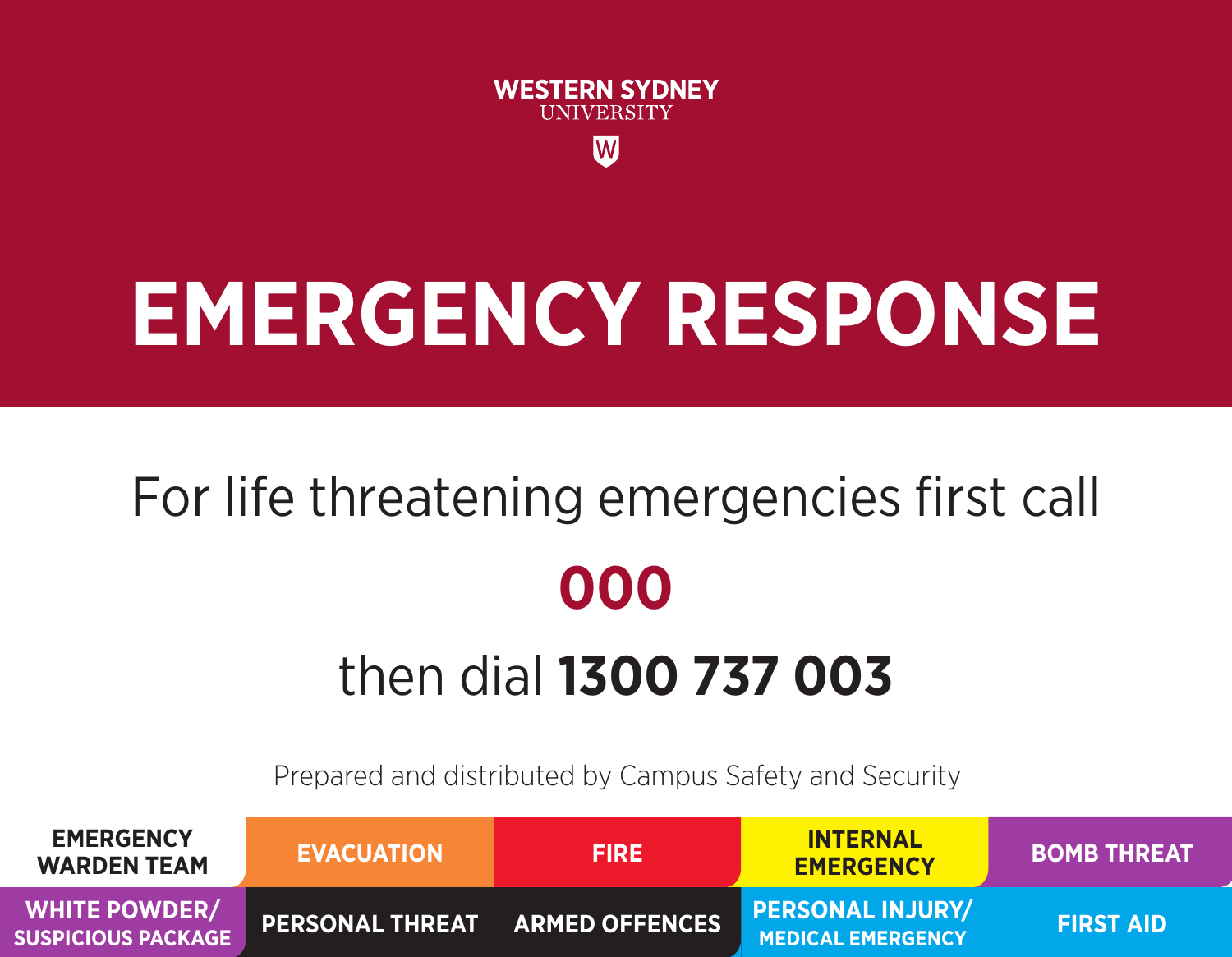# **INTRODUCTION**

The objective of this brochure is to provide a guide to students and staff responding to different emergencies which they may confront in the course of their presences at the University. The brochure should be kept at your desk in your office to be referred to should one of the identified emergencies occur.

Please become familiar with the contents of the brochure. In the event of an emergency it will be your quick reference guide for effective action.

Please bring it to the attention of new colleagues when they join the staff.

Campus Safety and Security operate 24/7.

### **EMERGENCY PHONE NUMBERS**

For external or mobile phone lines use the prefix 0: **≥** Emergency (Police, Fire and Ambulance) 000

**≥** Call 1300 737 003 from a university landline for direct contact with Security.

Or from another landline or mobile:

| <b>CAMPUS SAFETY AND SECURITY CONTACTS 24/7</b> |                          |                  |  |  |
|-------------------------------------------------|--------------------------|------------------|--|--|
| <b>CAMPUS</b>                                   | <b>SECURITY LOCATION</b> | <b>PHONE</b>     |  |  |
| <b>Bankstown</b>                                | <b>Building 10</b>       | $(02)$ 9772 6444 |  |  |
| Campbelltown                                    | <b>Building 21</b>       | (02) 4620 3444   |  |  |
| Hawkesbury                                      | <b>Building J9</b>       | $(02)$ 4570 1361 |  |  |
| Nirimba                                         | Precinct gatehouse       | $(02)$ 9852 4001 |  |  |
| <b>Olympic Park</b><br>Homebush                 | <b>Building 1</b>        | (02) 4736 0431   |  |  |
| Parramatta                                      | <b>Building EA</b>       | $(02)$ 9685 9169 |  |  |
| Parramatta City                                 | <b>Building X6</b>       | (02) 9683 8111   |  |  |
| Penrith                                         | <b>Building J</b>        | $(02)$ 4736 0431 |  |  |

# **EMERGENCY WARDEN TEAM (EWT)**

The Emergency Warden Team consists of Chief Warden, Deputy Chief Warden and Floor wardens, as well as outside emergency agencies.

The role of the EWT is to ensure the safety of the building's occupants should an emergency arise.

During emergencies, instructions/directions from EWT personnel must be followed to ensure the overall safety of students, staff and visitors.

Familiarise yourself with the various emergency alarms and signals, break glass alarms, evacuation routes, emergency exits, assembly areas, Wardens and First Aid Officers in your area and building.

Your warden is: Their phone number is:



**Chief/Deputy Chief Warden** White Helmet



**Warden** Red Helmet



**Floor/Area Warden** Yellow Helmet



**First Aid Officer** Green Helmet

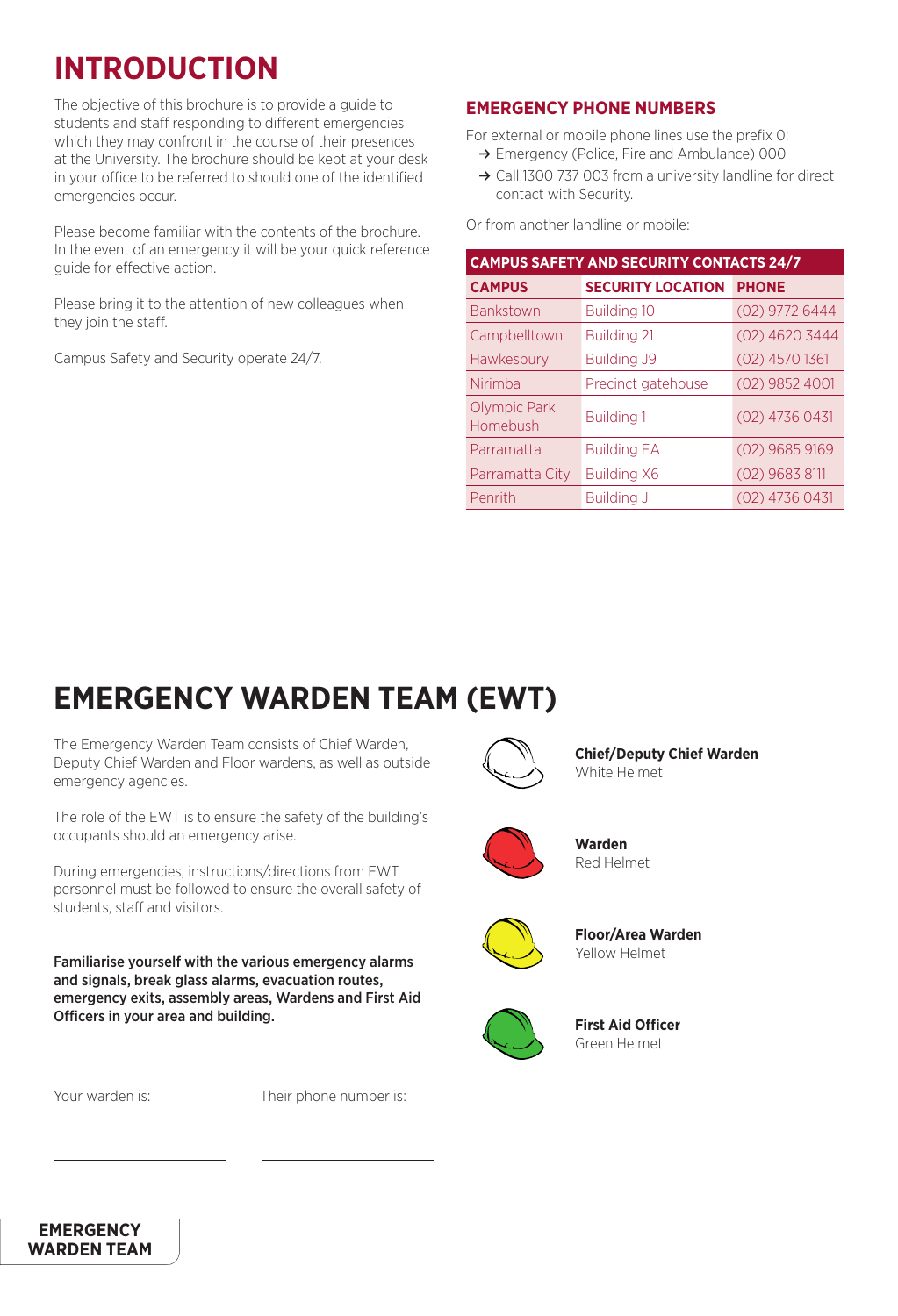# **EVACUATION**

### **DON'T PANIC**

At all times during an emergency follow the instructions of the Emergency Wardens.

- **1.** On hearing the alert alarm 'beep beep', immediately prepare to leave the building – secure confidential materials and valuables, collect immediate personal belongings, shut down experiments, switch off computers, electrical appliances, equipment and machinery, stand by and await further instructions.
- **2.** If the evacuation alarm 'whoop whoop' sounds continuously, or if instructed to do so by a Warden, leave the building by the nearest and safest exit route. Close all doors behind you (but not lock) as the Fire Brigade may require access.
- **3.** If possible take hand held personal belongings (such as handbags and briefcases) with you when you leave. Do not return to collect belongings unless the all clear has been given.
- **4.** Assist where possible people with disabilities to leave the building. People in wheelchairs that are unable to exit the building are to be left at the side of fire stairs and are only to be moved by emergency service

personnel – at no time are you to attempt to carry the person and/or chair down the stairs.

**5.** Walk quickly and calmly to the designated assembly area for your building or as advised by a Warden or Security Officer.

### **DO NOT USE THE LIFTS**

- **6.** Remain at the assembly area (in groups) until instructed to leave by a Warden or Fire Brigade Officer or Security.
- **7.** Do not re-enter the building until informed that it is safe to do so by a Warden or Fire Brigade Officer or Security.

### **LECTURE THEATRES/LABORATORIES**

It is the responsibility of the lecturer/tutor to ensure that their class is evacuated and to maintain control of the students during an emergency until released by the EWT.

### **CAFES/PUBLIC THEATRES/PUBLIC VENUES**

Persons responsible for the area are to take responsibility and to provide information to patrons during emergency situations and evacuations.

**EVACUATION**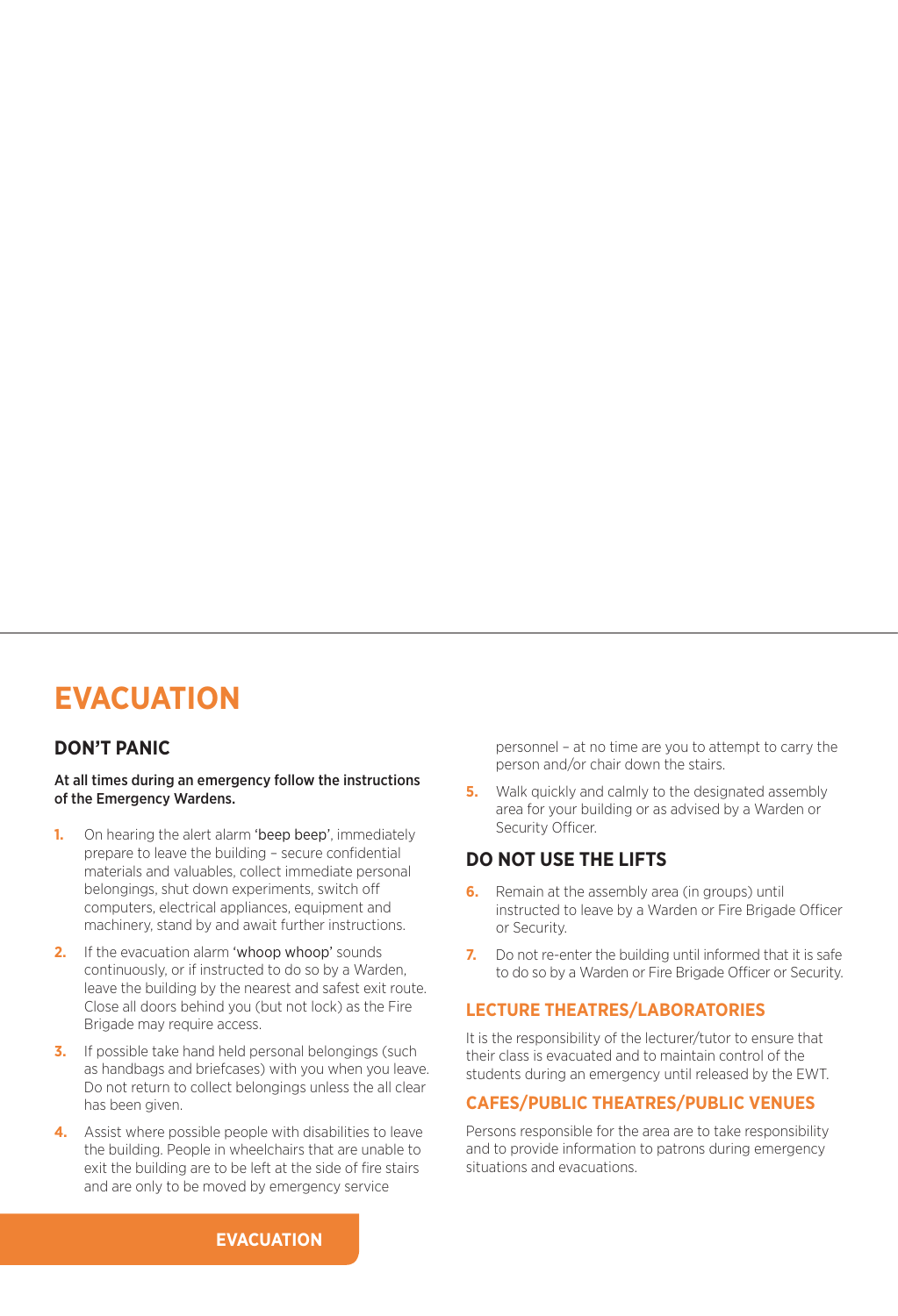



Air – Water or Hose Reel All carbonaceous material such as paper, wood, textiles etc.

Dry Chemical Powder Flammable liquids, gas and fires involving live electrical equipment

Carbon Dioxide Flammable liquids, fires involving live electrical equipment and kitchen cooking fires

# **FIRE/SMOKE**

### **IF YOU DISCOVER A FIRE**

- **1.** If safe to do so ensure the immediate safety of, and alert, anyone within the vicinity of the fire.
- **2.** Raise the alarm if not already sounding, using a break glass alarm panel or by shouting 'Fire, fire, fire' if a panel is not available. The alarm system automatically notifies the Fire Brigade and Security.
- **3.** Ring:
	- **≥** Fire Brigade 000 first. Give your name, address, building, level, room number, type and extent of fire/ smoke.
	- **≥** Second, call Security on 1300 737 003.
- **4.** Obey all instructions from Wardens.
- **5.** Evacuate the immediate area and go to emergency assembly area.

# **FIRE FIGHTING**  (SMALL FIRES ONLY)

- **6.** If safe to do so and if trained in the use of fire equipment – attempt to extinguish the fire.
- **7.** Choose the correct fire extinguisher. Do not use water or foam on an electrical fire.
- **8.** Know where your fire fighting equipment is located and how to use it.

# **EVACUATE**

- **9.** Evacuate the building as instructed to do so by a Warden or if smoke and fire are present.
- **10.** Walk quickly and calmly to the assembly area.
- **11.** Close doors and windows as you exit do not lock doors. Leave lights on.

### **DO NOT USE THE LIFTS**

**12.** Remain in the assembly area in groups until instructed to leave by a Warden or Fire Brigade Officer. Do not re-enter the building.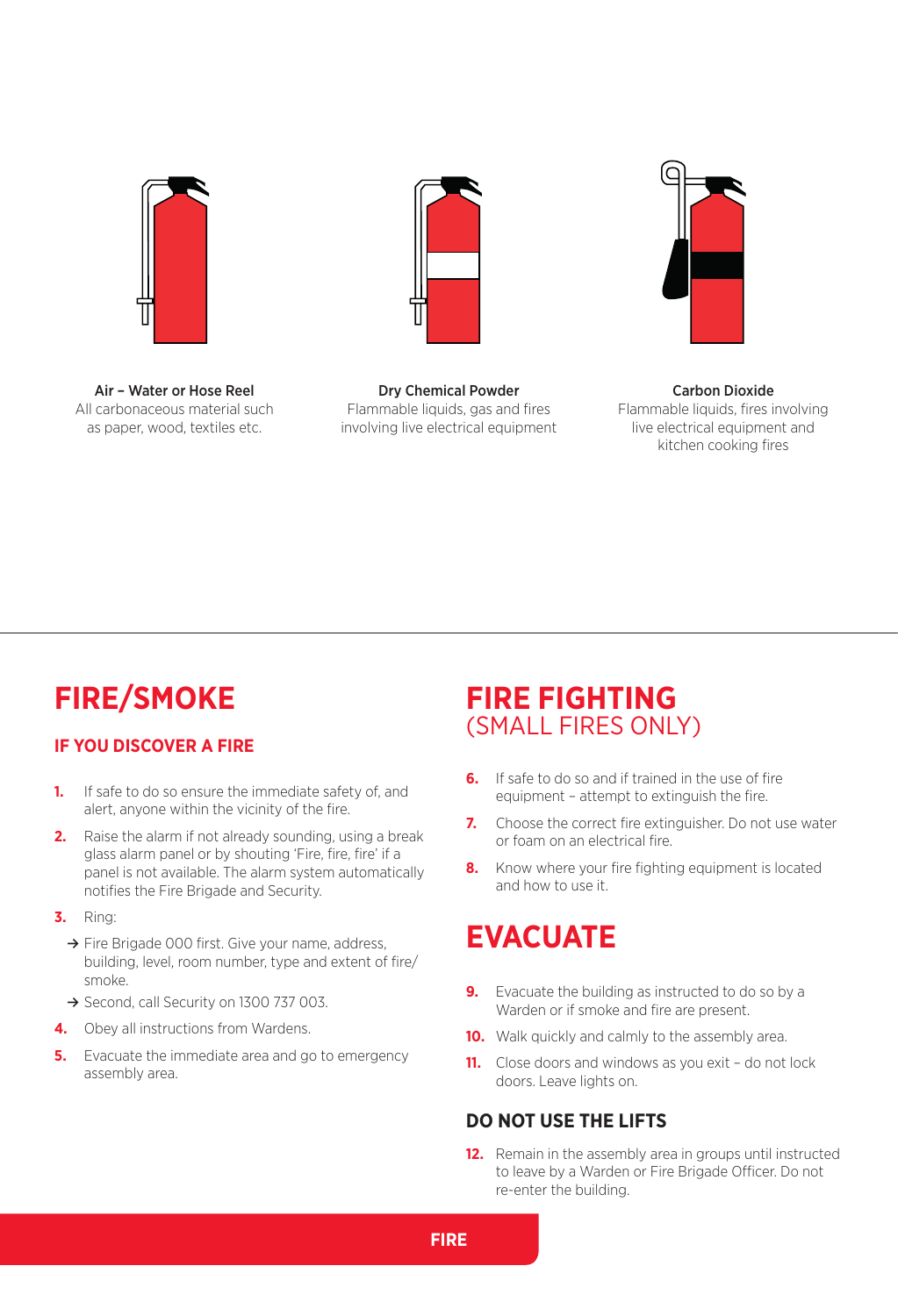# **INTERNAL EMERGENCY**

#### Internal Emergencies may include:

### Building or bridge collapse, major gas leak, hazardous material spill.

If you encounter a spill on campus notify Security on 1300 737 003. If you work in an area which uses or stores chemicals, familiarise yourself with the local area arrangements/procedures on chemical spills and hazardous waste.

#### Points to consider for effective management of a chemical spill:

- **≥** The safety of yourself and others comes first.
- **≥** Always consider a spill as hazardous until proven otherwise.
- **≥** Identify the chemicals and hazards involved as quickly as possible. Material Safety Data Sheets (MSDS) should provide this information and should be kept for all chemicals used/stored.
- **≥** Dispose of the contaminated equipment and materials in accordance with the University's hazardous waste disposal procedures.

## **RAISE THE ALARM**

- **1.** Ensure the immediate safety of anyone within the vicinity of the spill.
- **2.** Deploy Containment Kit ASAP.
- **3.** Evacuate the immediate area around the spill.
- **4.** Report the spill to your supervisor and Security on 1300 737 003.

# **ISOLATE THE HAZARD**

**5.** Anyone who has been exposed must, if safe to do so, be moved to a safe decontamination area. The treatment of serious injury must take precedence over decontamination and containment. Contact 000 for life threatening injuries.

#### If unsure of the hazards presented and associated risks to safety and health, consult your supervisor, or Technical/ Laboratory Officer or Security prior to taking any action.

**6.** Restrict unnecessary movement into and through the area to avoid spreading contamination.

## **CLEAN-UP**

**7.** Do not re-enter the area until it has been decontaminated by personnel trained and equipped specifically in chemical safety.

# **EVACUATE**

- **8.** Evacuate the building as instructed to do so by the emergency personnel.
- **9.** Walk quickly and calmly to the assembly area or as advised by the emergency personnel.
- **10.** Remain in the assembly area.

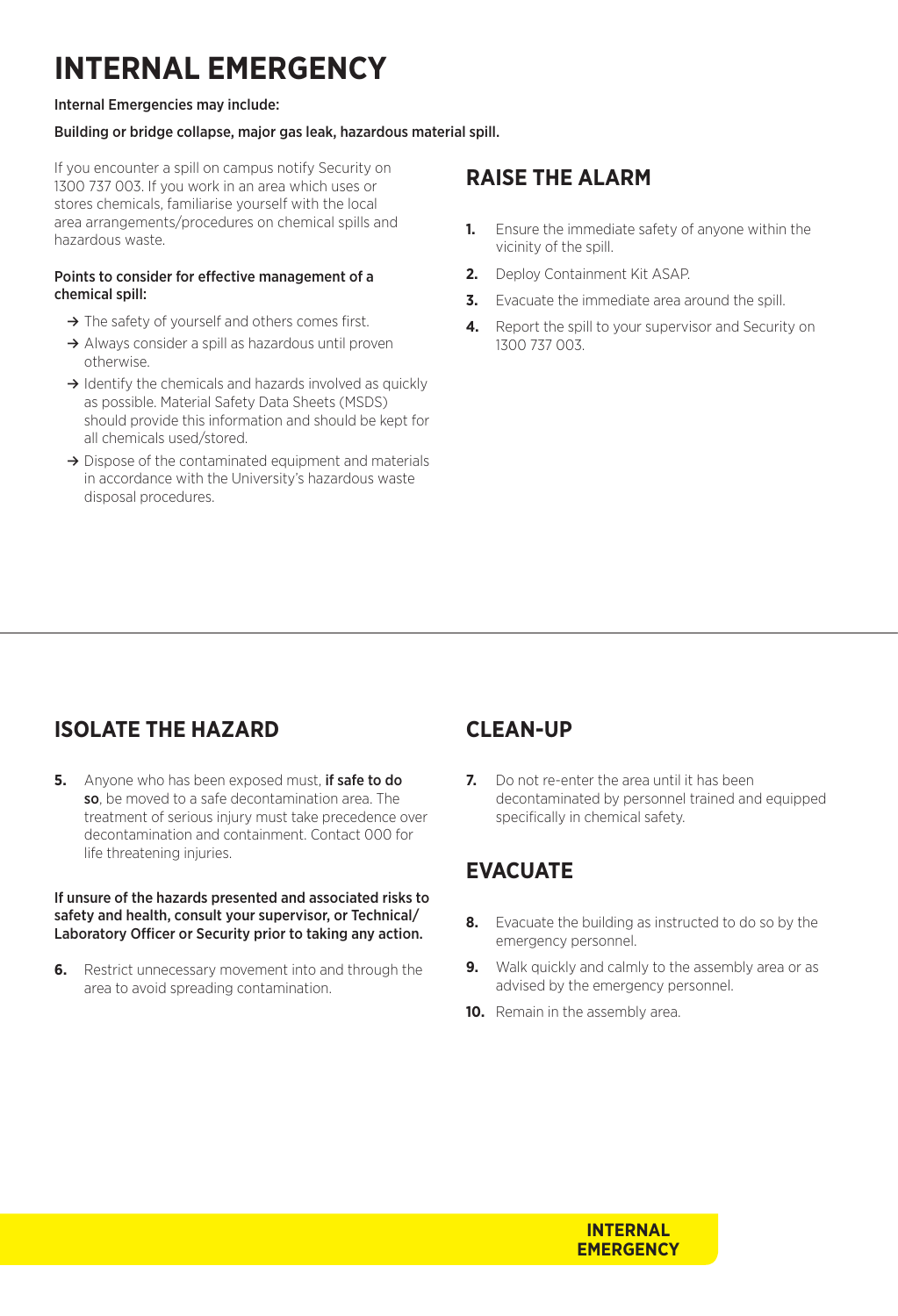# **BOMB THREAT**

### **GENERAL**

#### Above all – keep calm and do not alarm others

#### **1. If the threat is by telephone:**

Prolong the call – keep the person talking and ask:

- **≥** When is the bomb going to explode?
- **≥** Where did you put the bomb?
- **≥** When did you put it there?
- **≥** What does it look like?
- **≥** What kind of bomb is it?
- **≥** What will make the bomb explode?
- **≥** Did you place the bomb?
- → Why did you place the bomb?
- **≥** What is your name?
- **≥** What is your address?

#### If possible note:

- **≥** Caller's voice
	- **≥** accent (European, thick, posh etc.)
	- → any impediments (stutter, lisp etc.)
	- **≥** tone of voice (loud, soft etc.)
	- **≥** speech (fast, slow etc.)
	- **≥** diction (clear, muffled, nasal etc.)
	- **≥** manner (calm, excitable, angry etc.)
	- **≥** did you recognise the voice?
- **≥** Any background noise which could possibly identify the caller's location.

- **2. If the threat is by email:**  Do not forward the email to other staff.
	- **≥** Contact Security on 1300 737 003.
	- **≥** Forward the email to Security only **security@westernsydney.edu.au**

#### **3. If a suspicious object is found:**

- **≥** Do not touch.
- **≥** Report the find to Security on 1300 737 003.
- **≥** Keep areas clear.

#### Basic rules:

- **≥** Treat the threat as genuine until proven otherwise.
- **≥** Record exact information.

### **RAISE THE ALARM**

**1.** Phone Security on 1300 737 003.

### **EVACUATE**

- **2.** Be prepared to evacuate await further instructions from Security.
- **3.** Evacuate the building as instructed to do so by the Building Warden.

Persons should be requested to remove all personal belongings (such as briefcases, bags and other personal articles) when evacuating.

### **LECTURE THEATRES/LABORATORIES**

It is the responsibility of the lecturer/tutor to maintain control over their class during an emergency until released by the EWT.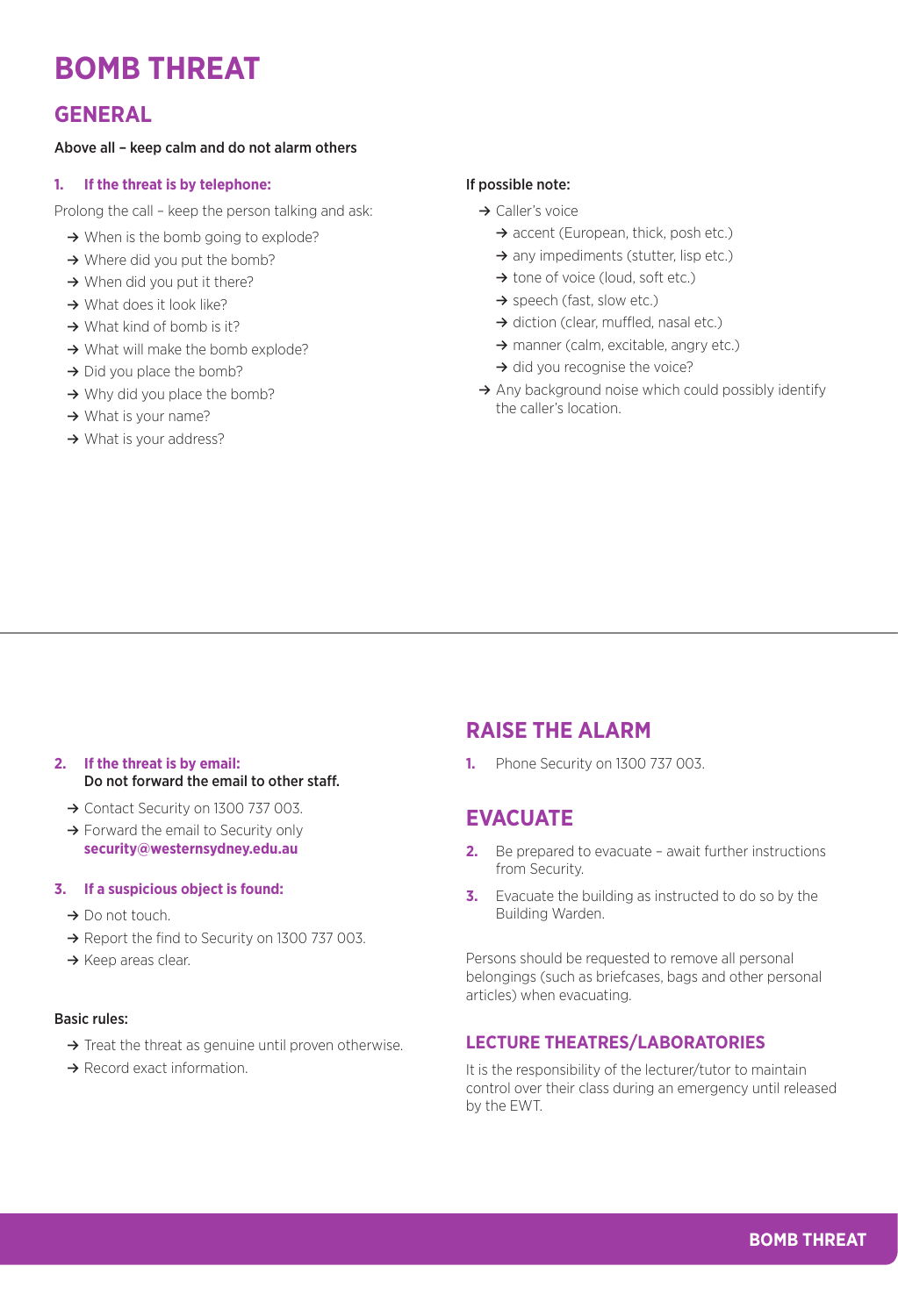# **WHITE POWDER SITUATION**

If you believe you have received or discovered a powdery, unknown substance at the University, you must:

- **1.** Inform Security on 1300 737 003 immediately, preferably by phone from the area where you are.
- **2.** Isolate the substance by putting something over it, like a waste paper bin.
- **3.** Make sure Security are aware of your telephone extension number; keep the extension open.
- **4.** Isolate yourself and others who may have come into direct contact with the substance (without leaving the immediate area if possible).
- **5.** Try to wash your hands and face.
- **6.** Refrain from eating and drinking until you have been given the all clear as doing so may hamper any medical treatment.

Security will notify relevant agencies and will secure the perimeter of the building; no person will be allowed in or out of the building.

The NSW Police will determine the level of the threat.

If necessary, the Fire Brigade will attend. Officers in full chemical suits may be used to obtain a sample of the powder.

This is then taken for testing. If test results are negative all persons will have their details taken before being allowed to leave. If the test results are positive, appropriate public health emergency response plans will be activated.

# **SUSPICIOUS MAIL OR PACKAGE**

#### **IF SUSPICIOUS MAIL OR PACKAGE HAS NOT BEEN OPENED**

- **1.** Place item in a plastic bag and seal it. Place this bag and its contents in a second plastic bag and seal that bag.
- **2.** Stay in your office or immediate work area. This also applies to co-workers in the same room. Prevent others from entering the area and becoming potentially contaminated. It is unlikely you will be in immediate danger.
- **3.** Phone Security on 1300 737 003.

#### Advise:

- **≥** exact location of incident building, level, room number
- **≥** number of people potentially exposed
- **≥** description of the package/device
- **≥** action taken (e.g. package sealed or covered, area isolated).
- **4.** Keep your hands away from your face to avoid contaminating your eyes, nose and mouth.
- **5.** If possible (without leaving your work area) wash your hands.
- **6.** Wait for help to arrive.

### **IF SUSPICIOUS MAIL OR PACKAGE HAS BEEN OPENED**

- **1.** Do not disturb the item any further. Do not pass it around. If any material has spilt from the item, and if feasible to do so, do not attempt to clean it or brush it from your clothing.
- **2.** If possible place an object over the package without disturbing it (such as a waste bin).
- **3.** Follow steps 3 to 6 above.
- **4.** If possible, have the building ventilation system shut down and turn off any fans or equipment that are circulating air around your workplace.
- **5.** Wait for help to arrive.

### **IF IT IS SUSPECTED THAT THE ITEM IS AN EXPLOSIVE DEVICE**

- **1.** Phone Security on 1300 737 003 immediately.
- **2.** Do not touch or move the item.
- **3.** Evacuate the immediate area as directed.
- **4.** Follow instructions from Security.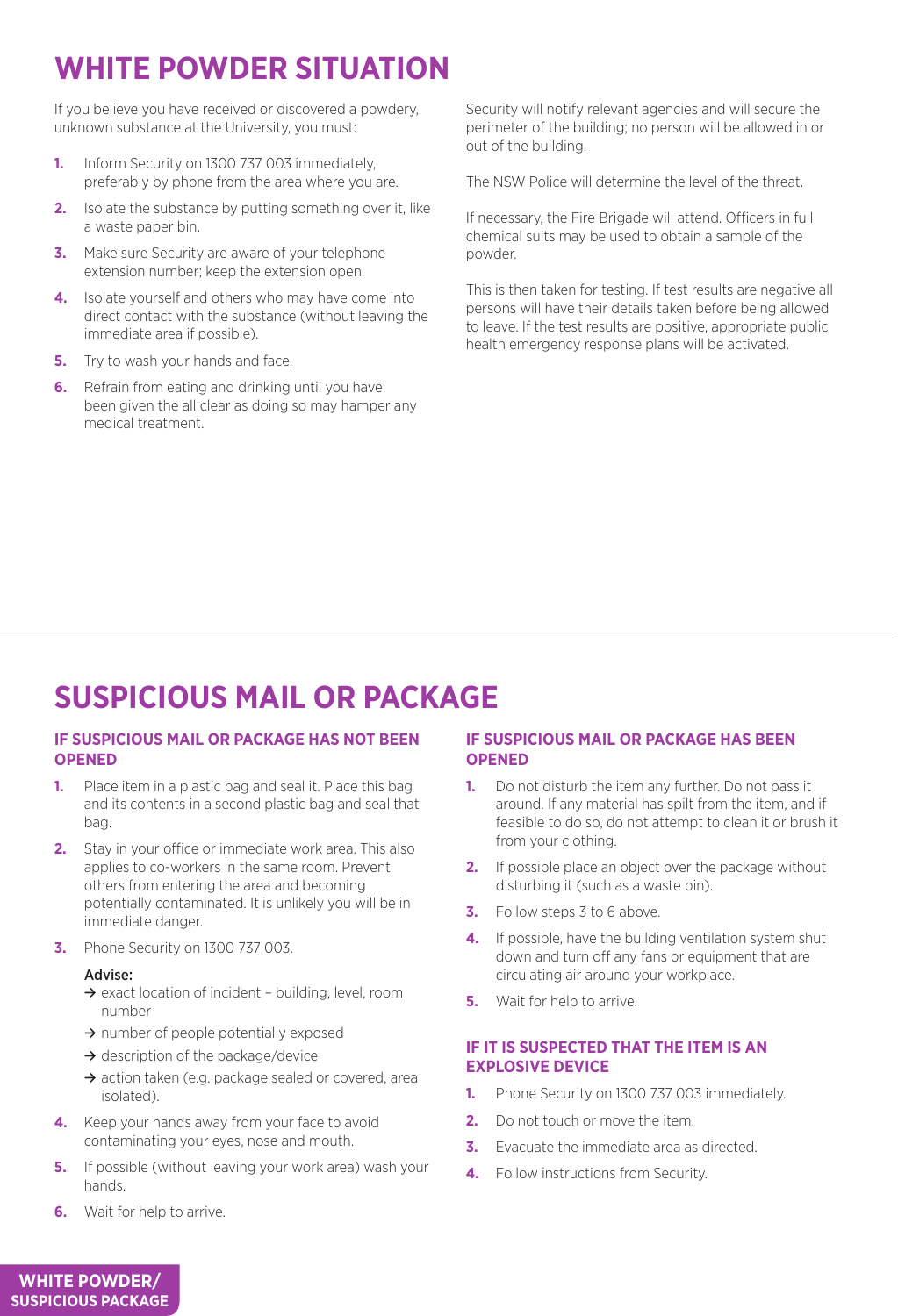# **PERSONAL THREAT**

# **VIOLENT/THREATENING PERSON**

### If life threatening – Contact Police 000

- **1.** If safe to do so, note and report such persons phone Security on 1300 737 003.
- **2.** If confronted, obey instructions if safe to do so:
	- **≥** Do not argue or provoke the person.
	- **≥** Do not attempt to physically subdue the person.
	- → Back away and alert others to move away also.
	- **≥** Make it easy for the person to leave the building/area.

#### If the person appears psychotic (unusual behaviours, saying odd things):

- **≥** Try and create a calm, non-threatening atmosphere.
- **≥** Reduce distractions, turn off noisy equipment and computer monitors.
- **≥** Talk slowly, quietly, firmly and simply.
- **≥** Avoid direct eye contact, do not get too close.
- **≥** If you can get the person to calm down, try and get them to sit down with you.
- **≥** Do not try to reason with acute psychotics. They may be acting this way because hallucinations and voices that they are hearing are very real to them.
- **≥** Express empathy for the person's emotional distress, but do not pretend that the delusions or voices are real for you.
- **≥** Comply with reasonable requests.
- **3.** Observe carefully:
	- **≥** any articles touched by the person
	- **≥** physical details and attire
	- **≥** points which may aid description (including mannerisms)
	- **≥** direction that the person took if they left the area.
- **4.** Phone Security on 1300 737 003 and provide details of the incident as soon as possible, advise of any unusual behaviours – seek advice on next step.
- **5.** Record information for Police.
- **6.** Be prepared to evacuate or secure the building/area await further instructions from Security.

### **LECTURE THEATRE/LABORATORIES**

It is the responsibility of the lecturer/tutor to maintain control over their class during an emergency until released by the EWT.

# **CIVIL DISORDER/ILLEGAL OCCUPANCY**

- **1.** Phone Security 1300 737 003 and request assistance.
- **2.** Notify the Building Warden.
- **3.** If safe to do so initiate action to:
	- **≥** restrict entry to the building
	- **≥** confine presence to the ground floor
	- **≥** restrict contact between demonstrators and building occupants
	- **≥** evacuate the building if possible.

Notify nominated managers and/or supervisors.

Be prepared to evacuate – await further instructions from Security.

**PERSONAL THREAT**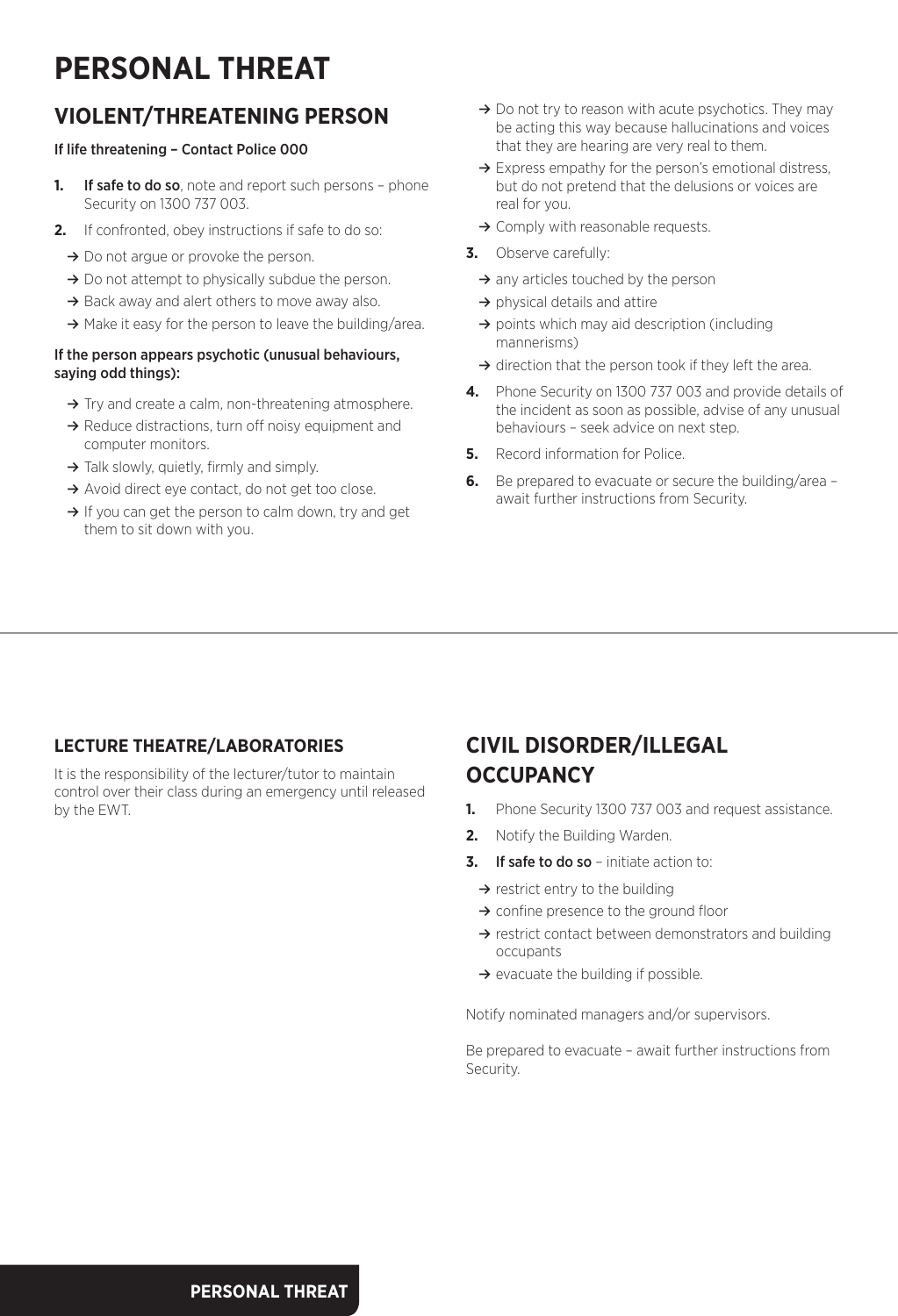# **CIVIL DISTURBANCE**

In the event of a siege/hostage situation or a civil disturbance, take the following steps:

- **1.** Remain calm.
- **2.** Raise the alarm as soon as possible.
- **3.** Contact Security on 1300 737 003 and Police 000 and convey:
	- **≥** building name and room number
	- **≥** what the situation is
	- **≥** what is occurring now
		- **≥** people being shot or injured
		- **≥** shots being fired
		- **≥** explosions
		- **≥** physical violence

### **≥** what has occurred

- **≥** people shot or injured
- **≥** shots fired
- **≥** explosions
- **≥** physical violence
- **≥** how many persons are involved
- **≥** if anyone has been injured
- **≥** whether any weapons are involved and if so, exactly what sort (guns, knives, needles etc.) if known
- **≥** a contact number.
- **4.** Keep students/staff/visitors with you.

# **ACTIVE SHOOTER**

An active shooter is defined as *'… an armed person who has used deadly physical force on other persons and continues to do so while having unrestricted access to additional victims'.*

In an active shooter situation:

- **1.** Take immediate steps to ensure your safety and that of others:
	- **≥** Escape the situation if safe to do so.
	- **≥** Take refuge in offices or teaching rooms:
		- **≥** Lock/barricade doors.
		- **≥** Stay out of sight.
		- **≥** Keep quiet.
		- **≥** Cover viewing panels in doors.
		- **≥** Stay there until the all clear is given by Police or Security.
		- **≥** Do not open doors to unknown persons.
		- **≥** Turn off computers and silence your phone/s.

### **DO NOT TRY TO BE A HERO**

Render First Aid to injured persons only if safe to do so.

#### After the incident

Do not leave the area until you have been cleared by Police to leave.

# **ARMED HOLD-UP**

Note and report suspicious persons to Security 1300 737 003. If possible use one of the Suspicious Persons Checklists available from Security to help you note:

- **≥** height/build/sex
- **≥** appropriate age (early 20s, late 30s etc.)
- **≥** complexion/hair colour and length; beard or moustache
- **≥** clothing (short or long sleeved shirt, pants; colour)
- **≥** other accessories/features tattoos, scars, baseball cap, balaclava, backpack etc.
- **1.** If you are confronted, obey instructions your life is more important.
- **2.** Observe carefully:
	- **≥** any articles touched by intruders
	- **≥** physical details and attire worn by intruders
	- **≥** points which may aid in description (accents, mannerisms, weapons)
	- **≥** which way intruders leave, and how (vehicle make, colour, style and rego number).
- **3.** Record information for Security and NSW Police.

At any time, raise the alarm – have someone call Security immediately on 1300 737 003.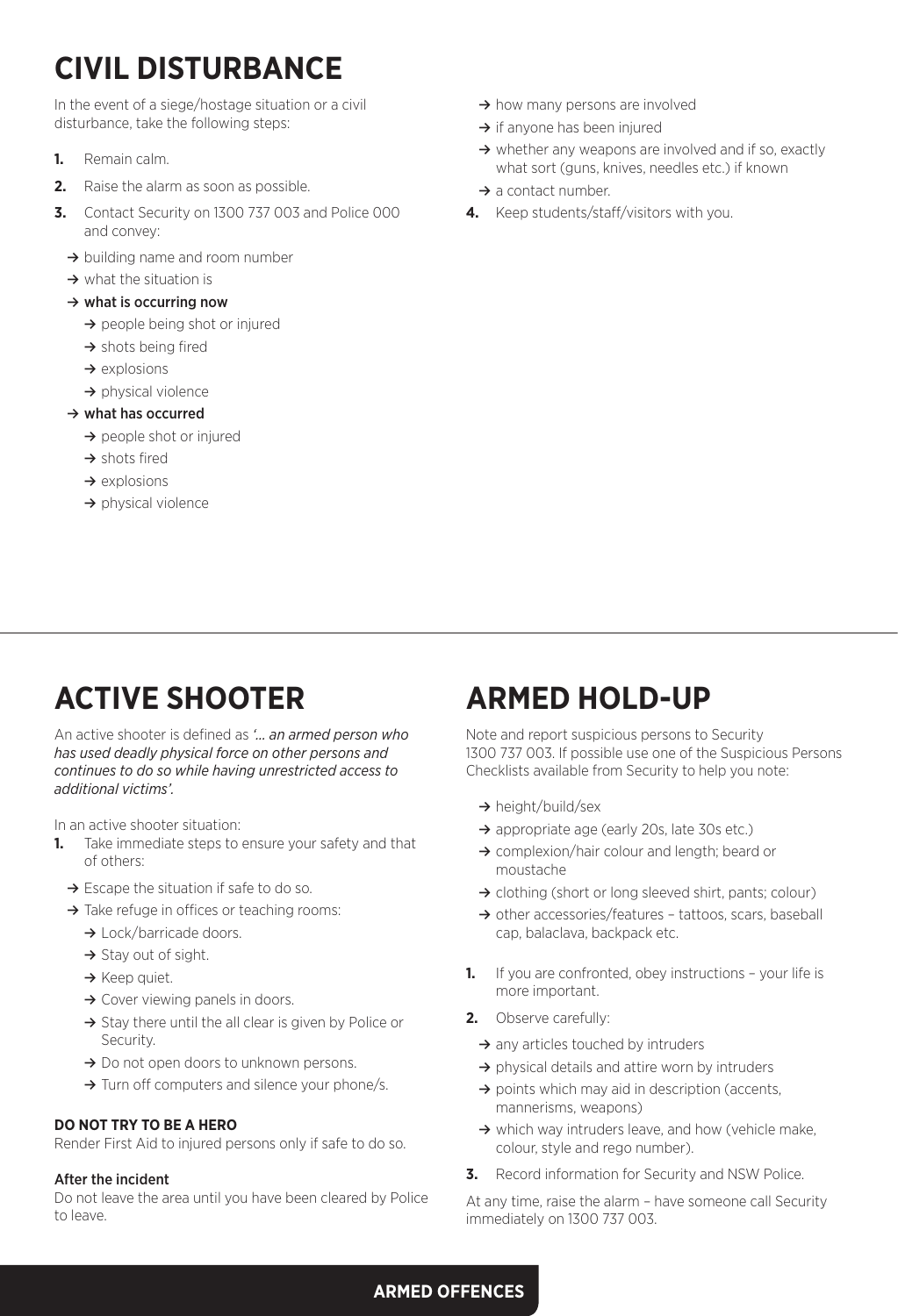# **PERSONAL INJURY**

# **PERSONAL INJURY – MINOR**

- **1.** Contact the nearest First Aid Officer within the building.
- **2.** If unable to contact First Aid Officer, call Security on 1300 737 003.
- **3.** Inform supervisor.

# **PERSONAL INJURY – MAJOR/LIFE THREATENING**

- **1.** Send someone to phone for an Ambulance 000.
- **2.** Care for injured person(s) call for assistance.
- **3.** Then phone Security on 1300 737 003.

### Provide all information:

- **≥** Name
	- **≥** location (building, level, room number)
	- **≥** nature and type of injury
	- **≥** state of consciousness of the injured person(s)
	- **≥** age and gender of the injured person(s)
	- **≥** if possible, the names of the injured person(s)
	- **≥** any relevant information breathing/not breathing, chest pains, bleeding.
- **4.** Ensure the area is clear for emergency personnel.
- **5.** Inform your supervisor.

Familiarise yourself with the current First Aid Officers and location of first aid kits in your area. This information is also available from your Safety Officer, Safety and Health Representative or Building Warden.

# **ASSAULT:**

- **1.** Phone Security on 1300 737 003 and/or Police 000. Provide details of the assault as soon as possible.
- **2.** Do not wash, shower, change clothes or clean up in any way before obtaining medical assistance and talking to the Police. You could destroy vital evidence.
- **3.** Do not drink alcohol or take tranquilisers or other drugs as you will have to give a clear account of what has happened. Try to remember everything you can about your attacker.
- **4.** Remember, you are the victim. You have nothing to feel guilty or ashamed about. Police Officers are aware that a person who has been assaulted is likely to be suffering from emotional shock. They will do all they can to make things as easy as possible for you.

## **FIRST AID OFFICERS IN YOUR BUILDING ARE:**

| Name: | Phone: |
|-------|--------|
| Name: | Phone: |
| Name: | Phone: |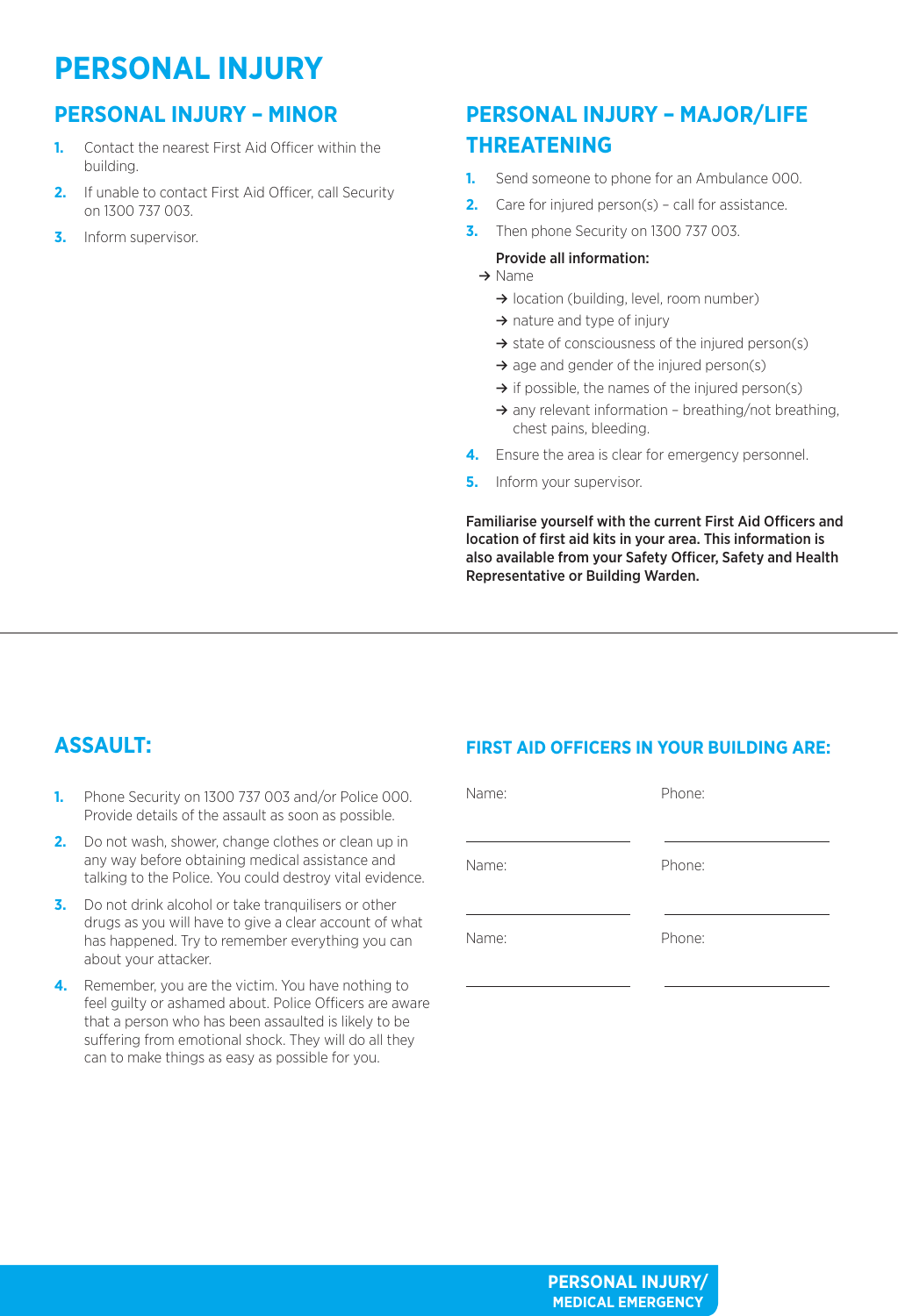# **LOCATIONS OF AUTOMATIC EXTERNAL DEFIBRILLATORS**

| <b>CAMPUS</b>              | <b>ROOM (WHERE AVAILABLE)</b>                          |  |
|----------------------------|--------------------------------------------------------|--|
| Bankstown campus           | Building 9.G.01 (Library entrance)                     |  |
| Campbelltown campus        | Building 24.2.37 (entrance near stairwell)             |  |
|                            | Building 3.1.01 (entrance near stairwell)              |  |
| Hawkesbury campus          | Building G1.G.01 (building entrance)                   |  |
|                            | Building K16.G.02 (in corridor)                        |  |
| Nirimba Education Precinct | Building G1.G.01 (in Security Vehicle)                 |  |
| Parramatta City campus     | Building 1, Concierge desk                             |  |
|                            | Building EN.G.02 (opposite stairwell)                  |  |
| Parramatta South campus    | Building EZ.G.01 (red alarmed box)                     |  |
|                            | Building EHA (building entrance near fire mimic panel) |  |
|                            | Building K.1.01 (near Security Office)                 |  |
|                            | Building O.1.06 (Library entrance)                     |  |
| Kingswood campus           | Building T Library (ground floor)                      |  |
|                            | Building T Library 5th Floor (lunch room)              |  |
| Werrington North campus    | Building AD.G.E1 (right of entrance)                   |  |
| <b>ALL CAMPUSES</b>        | Security Vehicle                                       |  |

# **RESUSCITATION CHART**

| <b>D</b> anger         | <b>Ensure the scene is safe</b><br>for yourself, others and the<br>casualty                               | <b>DANGER</b>  |
|------------------------|-----------------------------------------------------------------------------------------------------------|----------------|
| Response               | Check response by Talk and<br>Touch                                                                       | Talk and Touch |
| Send                   | If unresponsive, send for help<br>by calling 000                                                          |                |
| Airway                 | Ensure airway is Open and<br>Clear<br>If obstructed, roll on to side<br>and clear airway                  |                |
| <b>B</b> reathing      | Look listen and feel for<br>breathing.<br>If not breathing normally, give<br>2 breaths                    |                |
| <b>Compressions</b>    | Check for signs of life<br>If unresponsive and<br>not breathing give 30<br>compressions                   |                |
| <b>D</b> efibrillation | <b>Attach Automatic External</b><br>Defibrillator (AED)<br>If available turn on AED and<br>follow prompts |                |

| <b>Additional Compression Breathing</b><br>Information                      |               |  |
|-----------------------------------------------------------------------------|---------------|--|
| Adults and children<br>over 1 year                                          | Use 2 hands   |  |
| Infants less than 1 year                                                    | Use 2 fingers |  |
| Compress in the middle of the chest 1/3<br>the depth of the chest           |               |  |
| Give 30 compressions at a rate of 100<br>per minute and then give 2 breaths |               |  |
| Repeat 30 compressions and 2 breaths<br>sequences                           |               |  |